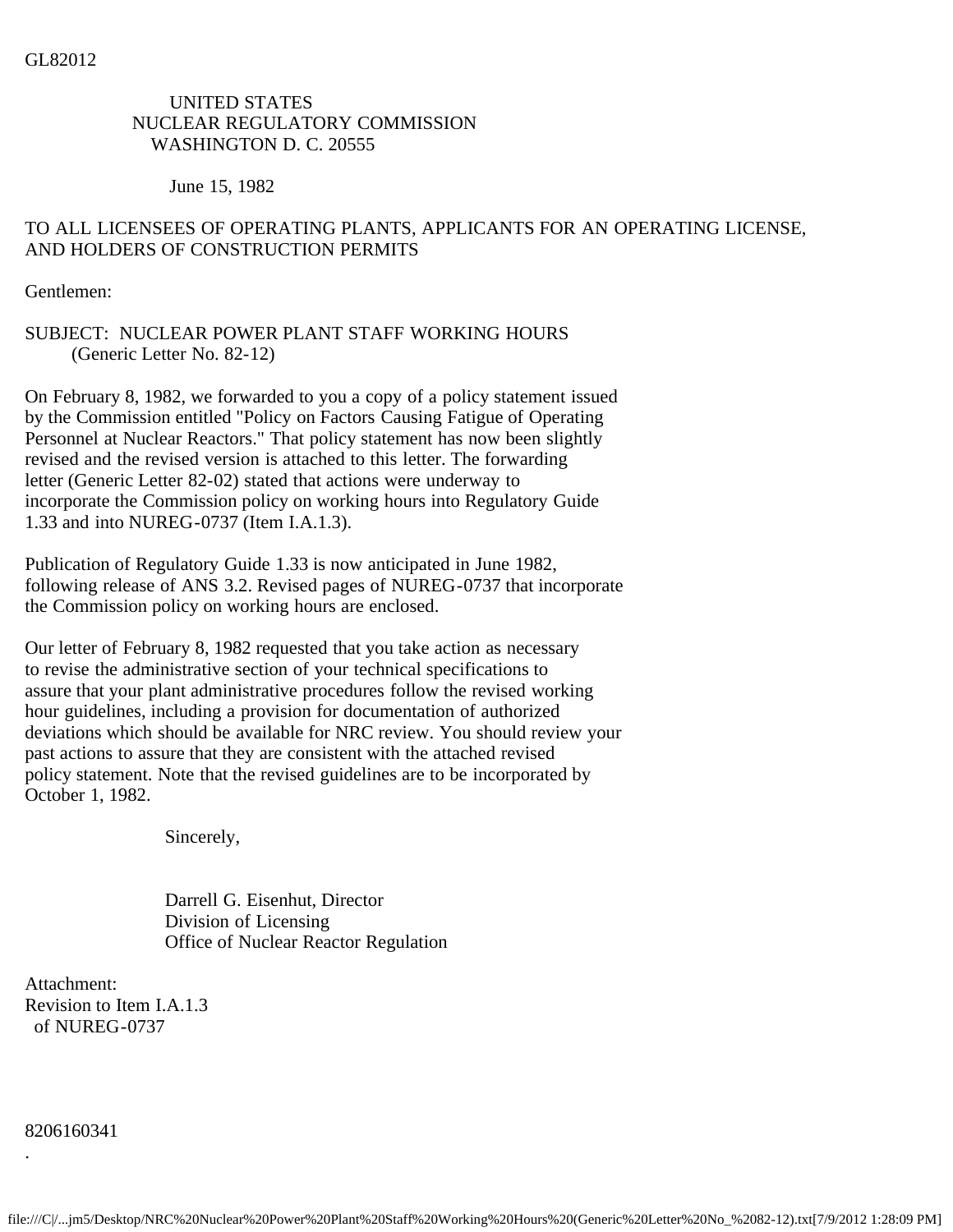## I.A.1.3 SHIFT MANNING

Pages I.A.1.3-1 through I.A.1.3-3 are replaced in their entirety by the following. A bar in the margin indicates changes from the material originally included on these pages.

### Position

This position defines shift manning requirements for normal operation. The letter of July 31, 1980 from D. G. Eisenhut to all power reactor licensees and applicants (copy attached) sets forth the interim criteria for shift staffing (to be effective pending general criteria that will be the subject of future rulemaking). Overtime restrictions were also included in the July 31, 1980 letter.

Changes to Previous Requirements and Guidance

Errors were discovered in the last column of the table attached to the letter of July 31, 1980. A corrected table is enclosed; a bar in the margin indicates the correction. (See p. I.A.1.3-4.)

The overtime requirements have been rewritten to incorporate the provisions of a Commission policy statement on working hours and operator fatigue.

## Clarification

.

Licensees of operating plants and applicants for operating licenses shall include in their administrative procedures (required by license conditions) provisions governing required shift staffing and movement of key individuals about the plant. These provisions are required to assure that qualified plant personnel to man the operational shifts are readily available in the event of an abnormal or emergency situation.

- 2 -

These administrative procedures shall also set forth a policy, the objective of which is to prevent situations where fatigue could reduce the ability of operating personnel to keep the reactor in a safe condition. The controls established should assure that, to the extent practicable, personnel are not assigned to shift duties while in a fatigued condition that could significantly reduce their mental alertness or their decision making ability. The controls shall apply to the plant staff who perform safety-related functions (e.g., senior reactor operators, reactor operators, auxiliary operators, health physicists, and key maintenance personnel).

IE Circular No. 80-02, "Nuclear Power Plant Staff Work Hours", dated February 1, 1980 (copy attached) discusses the concern of overtime work for members of the plant staff who perform safety-related functions. The guidance contained in IE Circular No. 80-02 was amended by the July 31, 1980 letter. In turn, the overtime guidance of the July 31, 1980 letter was revised in Section I.A.1.3 of NUREG-0737. The NRC has issued a policy statement (attached) which further revises the overtime guidance as stated in NUREG-0737. This guidance is as follows: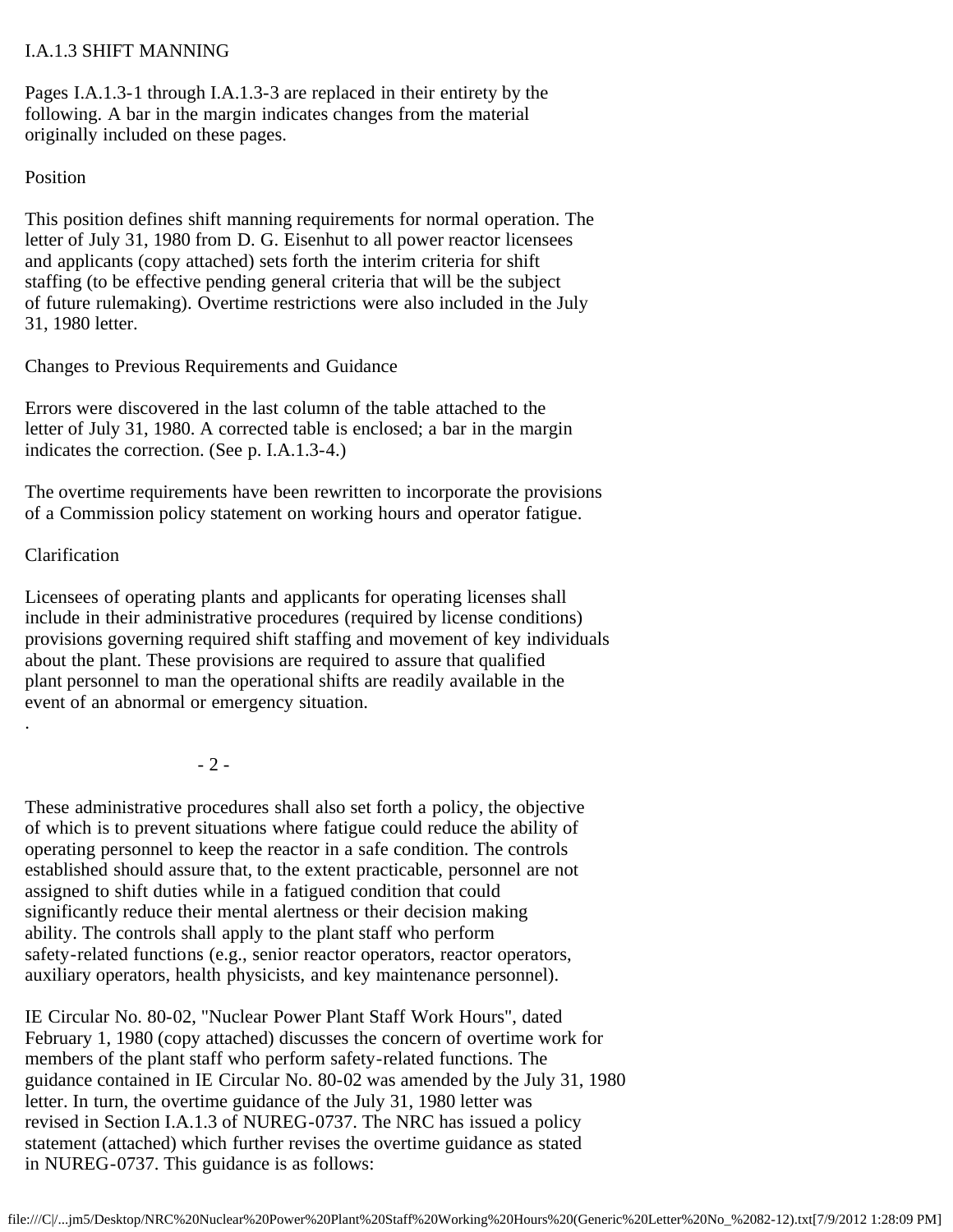Enough plant operating personnel should be employed to maintain adequate shift coverage without routine heavy use of overtime. The objective is to have operating personnel work a normal 8-hour day, 40-hour week while the plant is operating. However, in the event that unforeseen problems require substantial amounts of overtime to be used, or during extended periods of shutdown for refueling, major maintenance or major plant modifications, on a temporary basis, the following guidelines shall be followed:

- 3 -

.

- a. An individual should not be permitted to work more than 16 hours straight (excluding shift turnover time).
- b. An individual should not be permitted to work more than 16 hours in any 24-hour period, nor more than 24 hours in any 48-hour period, nor more than 72 hours in any seven day period (all excluding shift turnover time).
- c. A break of at least eight hours should be allowed between work periods (including shift turnover time).
- d. Except during extended shutdown periods, the use of overtime should be considered on an individual basis and not for the entire staff on shift.

Recognizing that very unusual circumstances may arise requiring deviation from the above guidelines, such deviation shall be authorized by the plant manager or his deputy, or higher levels of management. The paramount consideration in such authorization shall be that significant reductions in the effectiveness of operating personnel would be highly unlikely. Authorized deviations to the working hour guidelines shall be documented and available for NRC review.

In addition, procedures are encouraged that would allow licensed operators at the controls to be periodically relieved and assigned to other duties away from the control board during their tours of duty.

Operating license applicants shall complete these administrative procedures before fuel loading. Development and implementation of the administrative procedures at operating plants will be reviewed by the Office of Inspection and Enforcement beginning Oct. 1, 1982.

- 4 -

See Section III.A.1.2 for minimum staffing and augment capabilities for emergencies.

Applicability

.

This requirement applies to all licensees of operating reactors and applicants for operating licenses.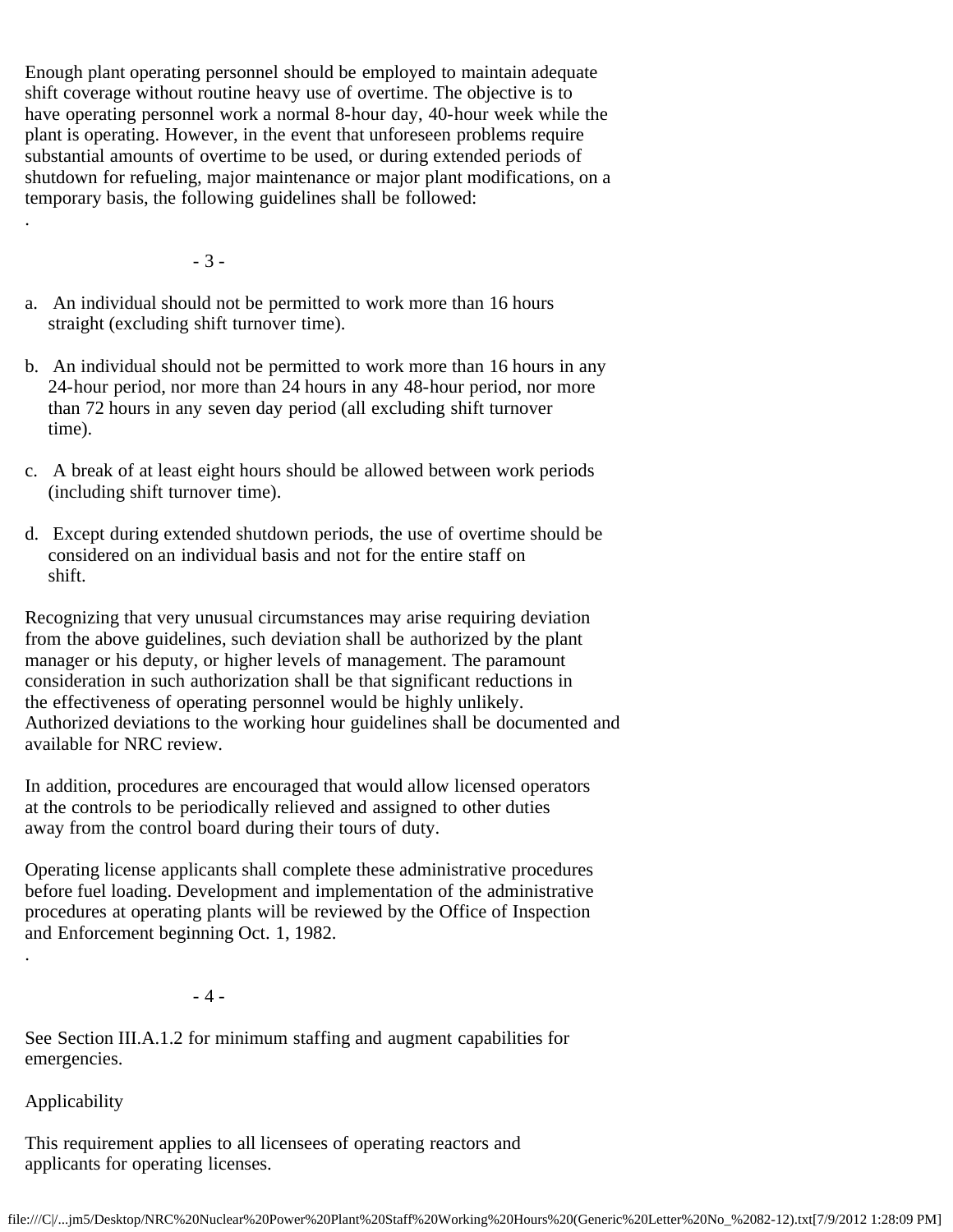Implementation

- (1) Overtime administrative procedures shall be established for operating reactors by Oct. 1, 1982 and by fuel loading for applicants for operating license.
- (2) Staffing requirements shall be completed by July 1, 1982 for operating reactors and by fuel load for operating license applicants.

Type of Review

A post-implementation review will be performed on operating reactors. Applicants for operating licenses will be reviewed prior to implementation.

Documentation Required

The documentation required is as noted in the letter of July 31, 1980.

Technical Specification Changes Required

Changes to Technical Specifications will be required for overtime administrative procedure and staffing requirements.

- 5 -

References

.

.

NUREG-0660

IE Circular No. 80-02, "Nuclear Power Plant Staff Work Hours," February 1, 1980 Letter from D. G. Eisenhut, NRC, to All Power Reactor Licensees, July 31, 1980 Policy on Factors Causing Fatigue of Operating Personnel at Nuclear Reactors,

### POLICY ON FACTORS CAUSING FATIGUE OF OPERATING PERSONNEL AT NUCLEAR REACTORS

Licensees of operating plants and applicants for operating licenses shall establish controls to prevent situations where fatigue could reduce the ability of operating personnel to keep the reactor in a safe condition. The controls should focus on shift staffing and the use of overtime--key job-related factors that influence fatigue.

The objective of the controls would be to assure that, to the extent practicable, personnel are not assigned to shift duties while in a fatigued condition that could significantly reduce their mental alertness or their decision making capability. The controls shall apply to the plant staff who perform safety-related functions (e.g., senior reactor operators, reactor operators, health physicists, auxiliary operators, and key maintenance personnel).